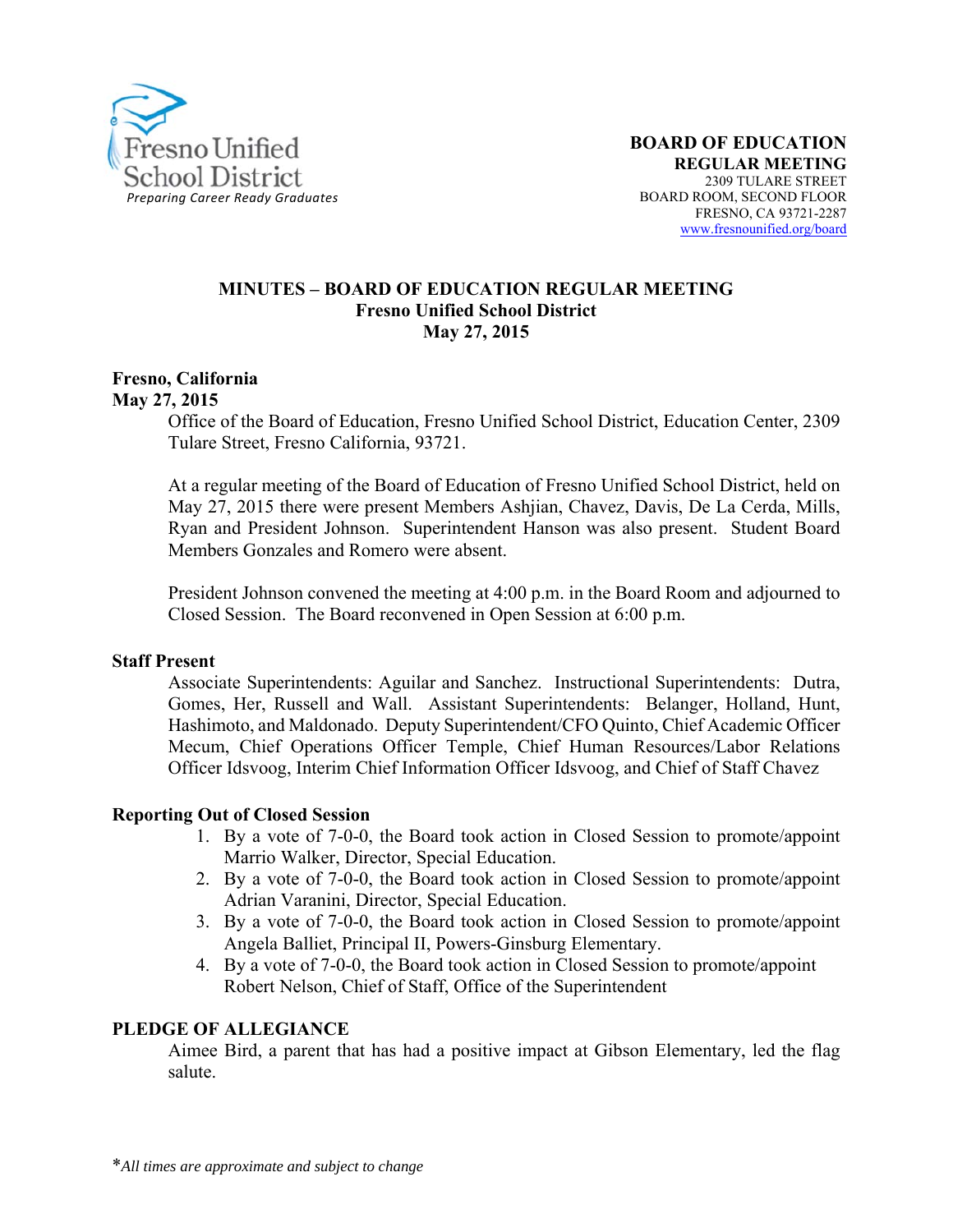### **APPROVE Minutes**

APPROVED**,** the draft minutes for the May 13, 2015 Regular Meeting. Member De La Cerda moved for approval, seconded by Member Ashjian, and by a vote of 7-0-0, as follows: AYES: Members Ashjian, Chavez, Davis, De La Cerda, Mills, Ryan and President Johnson.

#### **HEAR Reports from Student Board Representatives**

Student Board Representative Karlton Peterson provided comments/reports from the Student Advisory Board Representative meeting hosted by DeWolf High School with Board Member Mills present. Student Board Representative Karlton acknowledged the student ambassadors from Bullard Talent Middle School.

#### **HEAR Report from Superintendent**

- Superintendent Michael Hanson provided a brief report to the Board of Education sharing the exciting news that the most recent Human Element Video has been selected as a top 16 finalist in the 2015 Great American NO Bull Challenge Video Contest. Students from the District's Student Advisory Board (SAB), along with staff, have been invited to Los Angeles for the Red Carpet Teen Video Awards in August where winners will be announced.
- Hanson also spoke about naming the new entrepreneurship high school tonight, noting the significance of the name and establishing the legacy of this unique entrepreneurship high school.
- In addition, the Superintendent mentioned the upcoming Retirement Dinner this Friday celebrating the retirement of more than 45 district employees who together represent over 1,200 years of service to our district's youth.
- Superintendent Hanson shared that there was good news from the Governor's recently released May Revise.

On a motion by Member Davis, seconded by Member De La Cerda, the consent agenda, exclusive of agenda items: A-5 which was pulled for further discussion, was approved on a roll call vote of 7-0-0 as follows: Members Ashjian, Chavez, Davis, De La Cerda, Mills, Ryan and President Johnson.

# **A. CONSENT AGENDA**

# **A-1, APPROVE Personnel List**

**APPROVED, as recommended** Included in the Board binders is the Personnel List, Appendix A, as submitted.

**A-2, ADOPT Findings of Fact and Recommendations of District Administrative Board ADOPTED, as recommended** the Findings of Fact and Recommendations of District Administrative Panels resulting from hearings on expulsion and readmittance cases conducted during the period since the May 13, 2015, Regular Board meeting.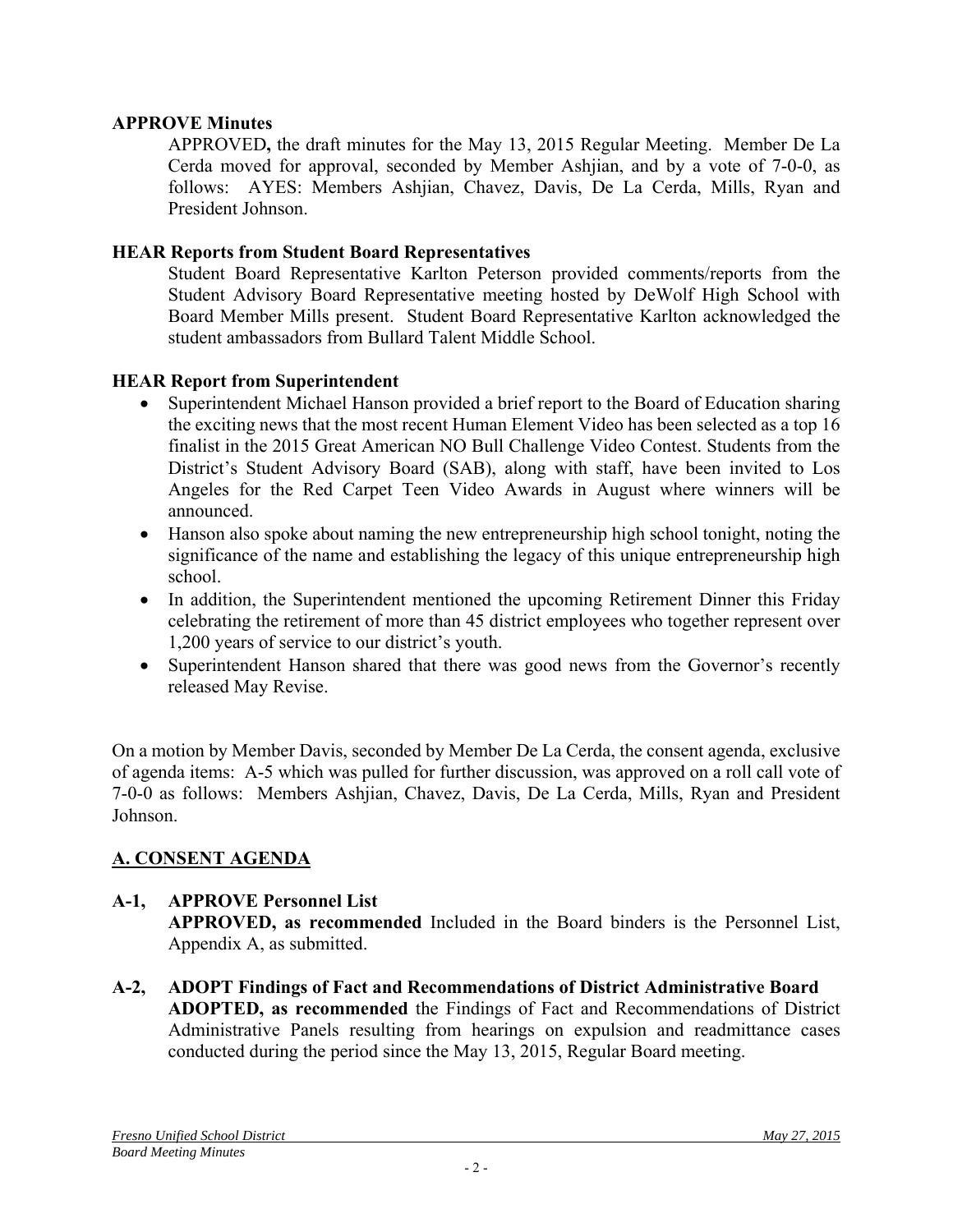# **A-3, APPROVE Independent Contractor Services Agreement with The New Teacher Project**

**APPROVED, as recommended** an Independent Contractor Services Agreement with The New Teacher Project (TNTP) to provide services to build capacity of Fresno Unified staff to monitor and address trends in instructional quality on Common Core State Standards (CCSS) implementation across the district. Key metrics and indicators will be identified to assess the quality of implementation of the CCSS. The total cost of the agreement is \$84,215. The term of the agreement is May 28, 2015 through July 28, 2015.

### **A-4, APPROVE Independent Contractor Services Agreement with the Tides Center**

**APPROVED, as recommended** an Independent Contractor Services Agreement with the Tides Center. The Tides Center will provide a three-day Abriendo Puertas/Opening Doors parent leadership training June 10 - 12, 2015. The cost of the agreement is \$30,000. The term of the agreement will commence June 10, 2015 and will end on June 12, 2015.

# **A-5, RATIFY Submission of Grant Applications to the Community Media Access Collaborative**

**RATIFIED, as recommended** grant applications to the Community Media Access Collaborative (CMAC) for the Media Access Project (MAP) Grant. The MAP grant will provide a limited number of high schools in Fresno or Clovis with video production equipment for two years with the purpose of educating and inspiring youth to create video content that can be seen on CMAC2, the organization's education cable television channel and online. Four Fresno Unified high schools have submitted applications to CMAC with the support of the College and Career Readiness Department including: Hoover High, McLane High, Fresno High, and Sunnyside High School to advance the Videography and Multi-media Career Pathway programs for students.

For the record, there were no questions/comments. Member Mills moved for approval, seconded by Member Davis, which carried a vote of 7-0-0, as follows: AYES: Ashjian, Chavez, Davis, De La Cerda, Mills, Ryan and President Johnson.

# **A-6, RATIFY Submission of Grant Applications to the California Department of Education's Fresh Fruit and Vegetable Program**

**RATIFIED, as recommended** grant applications to the California Department of Education, Nutrition Services Division (NSD), Fresh Fruit and Vegetable Program (FFVP) seeking funds to offer a free fresh fruit or vegetable snack to students. The purpose of the FFVP program is to provide all children at a participating school with a variety of free fresh fruit and vegetable snacks each school day. California's FFVP program funding for the 2015/16 school year is expected to total \$12.2 million. Grant awards will be based on student enrollment and range from \$50 to \$75 per student per school. As required by federal law, the NSD will choose schools based on their percentage of students eligible for free and reduced-price meals with priority given to schools with the highest percentages to the maximum extent practicable. The schools identified for participation represent all 68 elementary schools which meet the eligibility criteria of having 50% or more of their students eligible for free and reduced-price meals.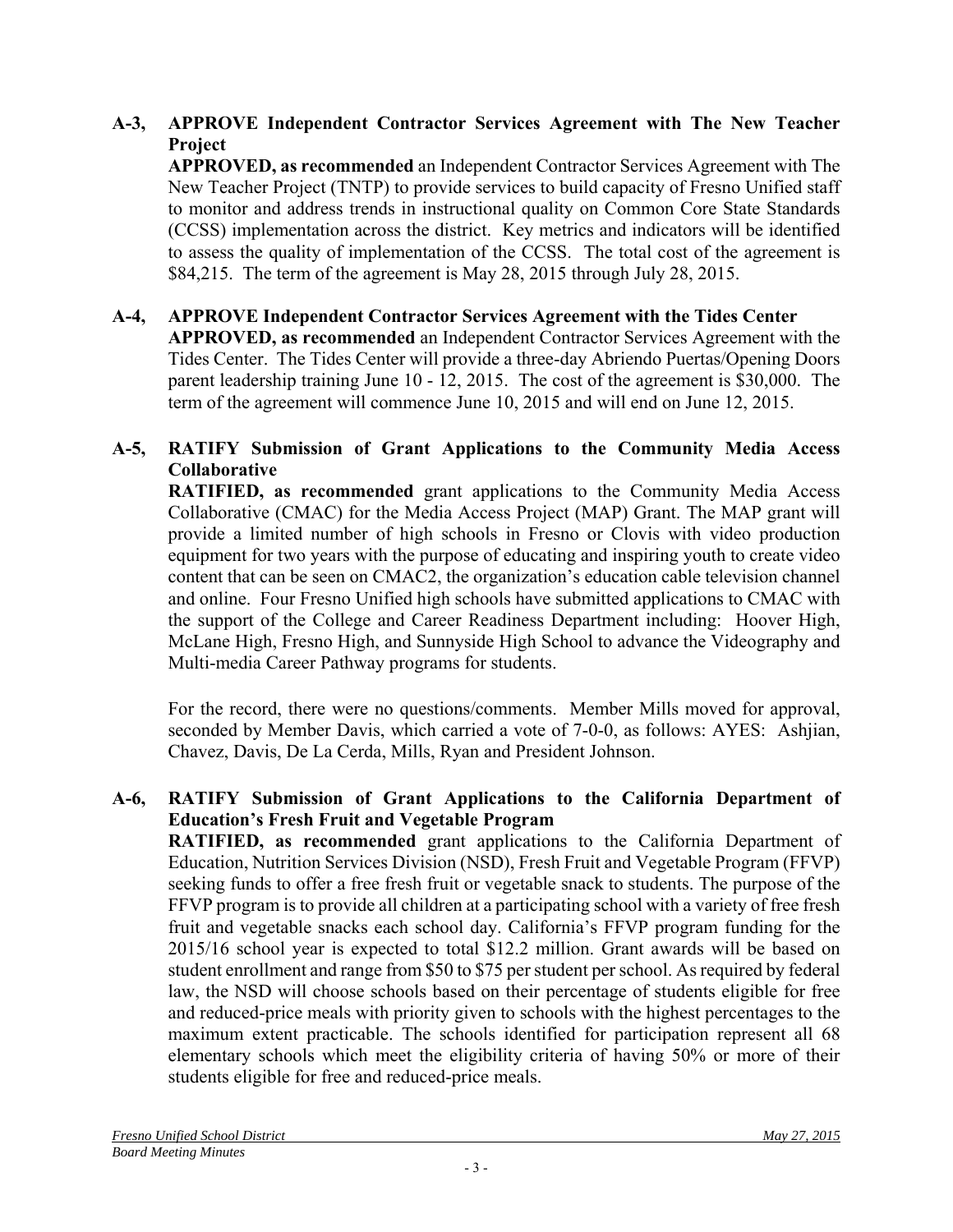### **END OF CONSENT AGENDA (ROLL CALL VOTE)**

### **UNSCHEDULED ORAL COMMUNICATIONS**

**David Roberts** - Spoke about his desire to plant more Valley Oak Trees around district schools.

**Juan Carlos Carrillo** – Spoke about his son being suspended and asked for district support to resolve the misunderstanding.

### **B. CONFERENCE/DISCUSSION AGENDA**

**B-7, HOLD Public Hearing, PRESENT and DISCUSS Fresno Unified School District's 2015/16 Proposed Budget and Education Protection Account HELD Public Hearing, PRESENTED and DISCUSSED,** the Fresno Unified School District Proposed Budget for 2015/16. The proposed budget includes the multi-year projected budget for the Unrestricted General Fund. The agenda item will also describe factors addressed in the 2015/16 Proposed Budget, and issues affecting the multi-year projections for 2016/17 and 2017/18.

Presentation by Deputy Superintendent/CFO Ruth F. Quinto

An opportunity was provided to hear questions/concerns from members of the board and staff was available to respond

*President Johnson opened the hearing in the Matter of Fresno Unified School District's 2015/16 Proposed Budget and Education Protection Account* 

**Member Ashjian** – You mentioned multiple administrators at the elementary level. Does that mean administrators or TSA's?

**Ruth Quinto** – It is both. At some sites it is a second administrator, sometimes it is a GLC, Vice Principal or Teacher on Special Assignment.

**Member Ashijan** – It shows we are adding two new mobile maintenance trailers. How many employees come with each trailer?

**Ruth Quinto** – Five.

**Member Ashjian –** We are hiring ten people?

**Ruth Quinto –** No, we are hiring five new employees and then redeploying existing staff.

**Member Ashjian –** How many trailers do we have today and how many will we have after budget is approved?

**Karin Temple –** We currently have four mobile maintenance trailers, and this will increase it to six. It will helps us reduce the cycle time in getting those smaller tasks completed.

**Member Ashjian** – Thank you. On slide 10 how much of the \$326,000 will be going to each of the following: leadership enrichment, Birney pilot and drug counseling?

**Ruth Quinto -** \$150,000 to drug counseling, \$95,000 to Birney Pilot and \$81,000 to leadership enrichment.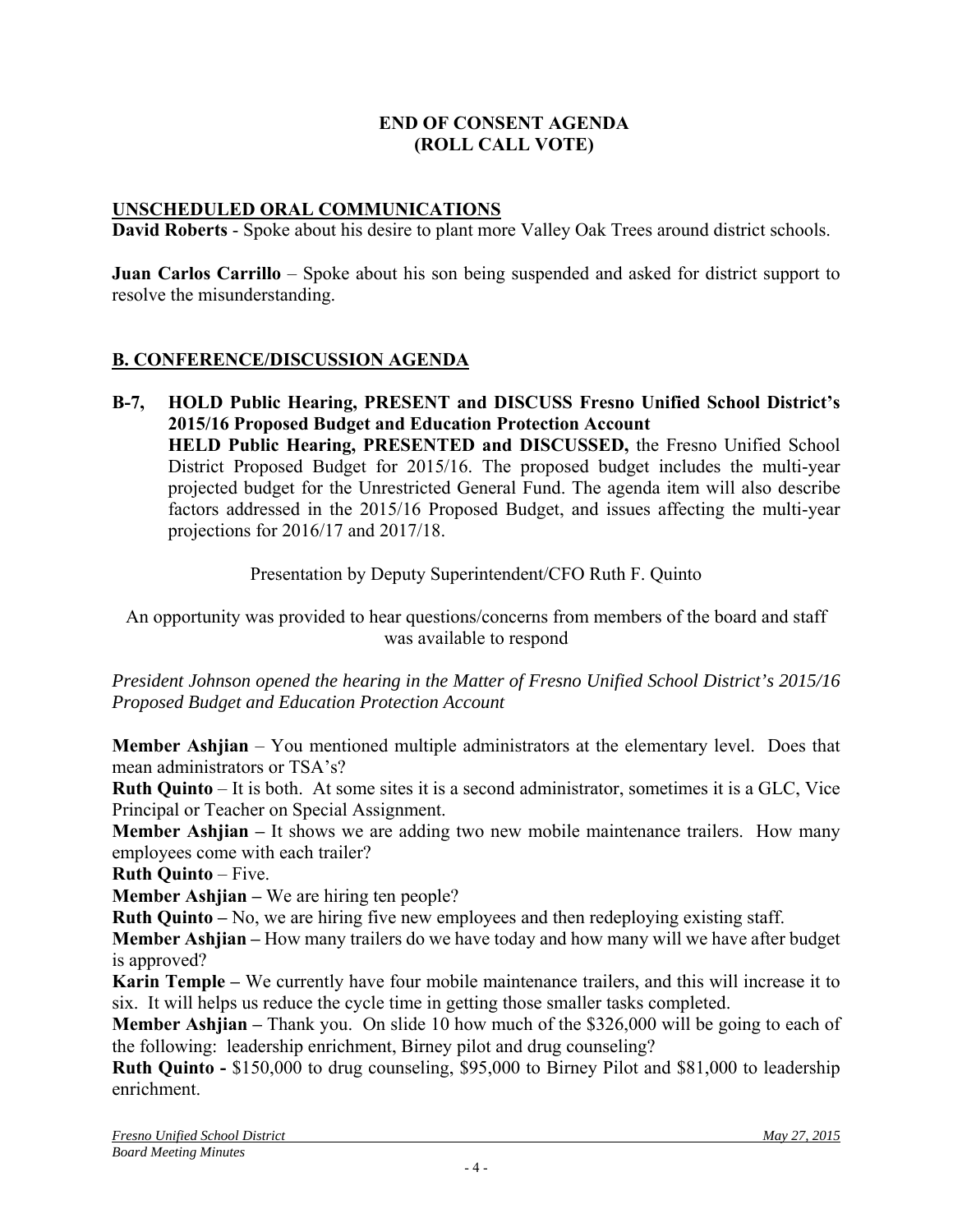**Member Ashjian –** Do you think some of that would be available for speakers to come in and talk to our intermediate schools and high schools speakers like Chris Herren?

**Ruth Quinto –** Yes that is exactly what those resources will be used for.

**Member Ashjian** – On slide 11 we show \$100,000 for athletic equipment. Can you elaborate on what that entails?

**Ruth Quinto –** It would be for safety equipment.

**Superintendent Hanson –** Such as a skull cap that is inserted inside a helmet. It would be an added layer of protection for the kids. It would be for middle and high school.

**Member Ashijan** – This would be for every middle school and high school across the board? **Ruth Quinto –** Yes.

**Member Ashjian –** On slide 13, the \$150,000 for security equipment, are we parleying with the Housing Authority?

**Superintendent Hanson** – Yes we are talking with the Housing Authority. I don't want to talk on their behalf but it will be a partnership with Fresno PD, the Housing Authority and Fresno Unified to cover as much territory as possible.

**Member Ashjian –** In regards to the Bullard Law Magnet Program, where would I find that line item?

**Superintendent Hanson –** There is not a specific line item budget for that. It is a function of site work and the site master scheduling. Before and if any resources need to be identified to go there we have work on the ground that needs to done such as teaching assignments and program issues. **Member Ashjian –** Is it anticipated to be in the next budget?

**Superintendent Hanson –** We will have a board communication from Sally Fowler and team.

**Member Ashjian –** It seems like a lot of these issues go back to this one problem of safety for kids and drug awareness and it seems they have a common thread of social promotion. I want to make sure we address social promotion at the board level to make sure we are all on the same page and there is something in there that has the ability from the data dashboard to be able to look at it, analyze it and figure out the direction we are going.

**Superintendent Hanson –** That is a bigger conversation for the entire board. There is a lot of work to be done to even enter that conversation, that would be in a workshop setting down the road early next year and a broad conversation to start. We would need to do a lot of work on the front end to get ready for that.

**Member Ashjian –** Thank you.If I could have a wish list. I would say somewhere down the line, I would like to see a GATE program at the elementary level for each high school pyramid. I don't know if the money is there but I know the need is there.

**President Johnson** – When we talk about social promotion I want to say that it goes a lot deeper than poverty. Our teachers need to understand that just because you come from poverty it doesn't mean that child cannot learn. It is easy to point fingers at poverty. We have many people coming out of poverty who are successful. We need to analyze what we are saying.

**Member Mills** – On slide 11, you referenced \$500,000 to replace cafeteria tables. You said it was to provide every student with an appropriate eating place. Does this amount include providing coverings for the outdoor tables at Fresno High where two-thirds of the students have to eat?

**Ruth Quinto –** That was not initially contemplated, but I have received that feedback from you earlier this evening and I have taken a note. Ms. Temple and I are costing that out and will get back to you. This however does not include coverings. We have been evaluating a solution to outdoor cafeteria tables that have shade built in. I believe we do have a solution for Fresno High and other campuses and we will get that information to you.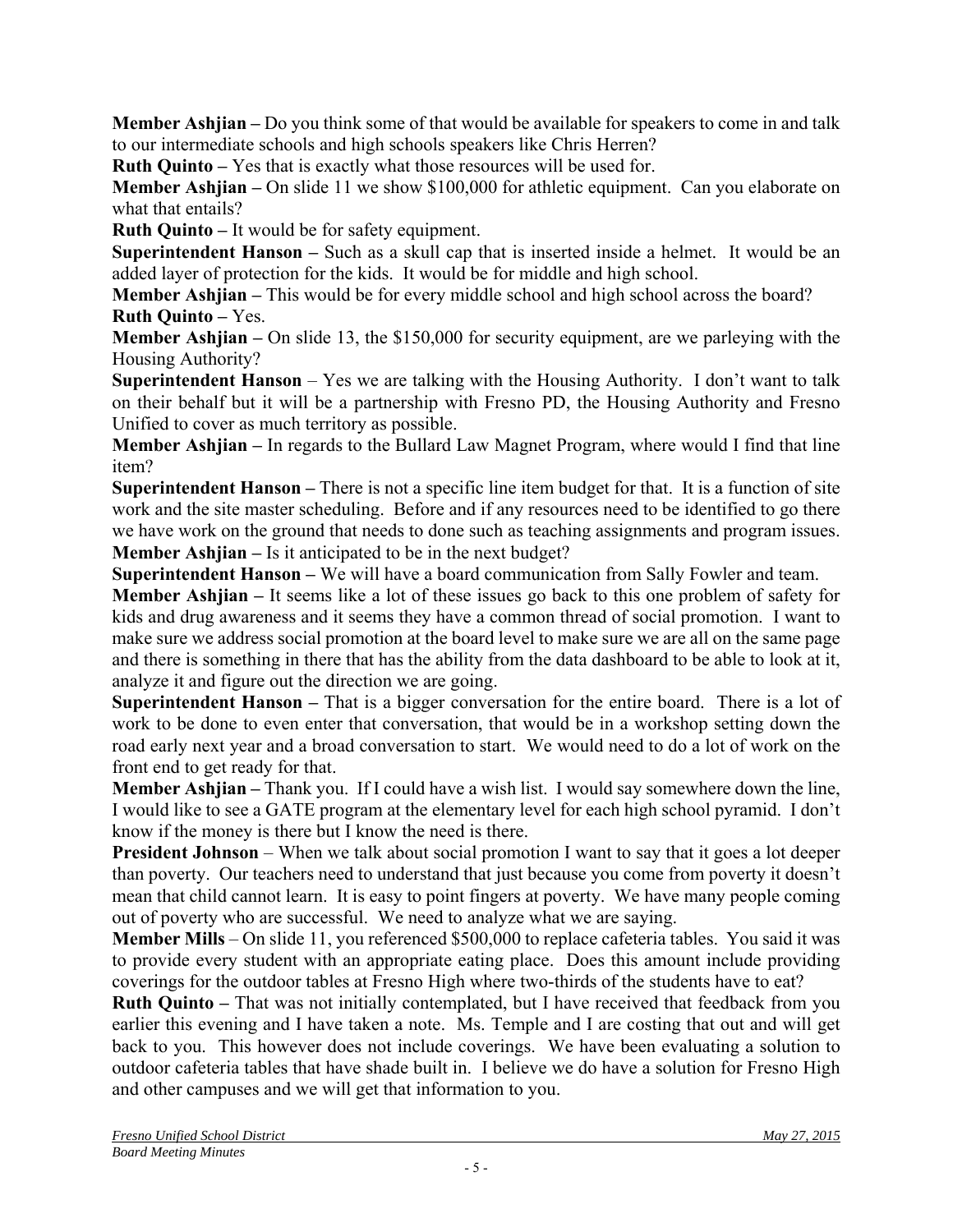**Member Mills** – Thank you. I would expect to see that increase because frankly to me an appropriate eating place for students means one that is protected from the rain and these outdoor patios tables are not and one that is protected from the extreme heat. I am not familiar with tables at other schools that may have outdoor eating that their students are required to utilize but the tables at Fresno High can certainly have a metal umbrella inserted in them which would provide protection for their food which is rained on and people are protected from the extreme heat. Certainly other schools like Fresno High had a high population of students who rely on free and reduced lunch long before the district did it across the board with this district and these students rely on these meals so I think we owe them an appropriate eating place.

### **Ruth Quinto** – I would agree.

**Member Mills –** Thank you, so we will see that amount go up. It says \$100,000 for athletic equipment which I believe the Superintendent and Trustee Ashjian have already discussed, but I know in terms of athletic facilities, multiple schools have requested field lighting for several years and that does not seem to be happening. I know we had requested field lighting at Fresno High when the track was put in. These things haven't happened because it has always been an issue of whether there was funding available. Fresno High compared to the other schools is a very small campus. We don't have a second gym. We have to utilize the fields a lot for practices as well as games. Having lighting would certainly assist with Goal 2 and make it more useable for the students for a longer period of time.

**Ruth Quinto** – If you would allow us some time to go back to the Facilities Master Plan and evaluate, as I am clicking through the high schools in my mind I do believe that was evaluated as part of the overall needs assessment. I don't want to speak out of turn. Let us take a look at the work that was done in that regard. I know Ms. Temple is on that and we can get you some factual information.

**Member Mills –** We certainly have more money coming into the district now than when the Facilities Master Plan was done and there are other potential sources for funding those types of things for the schools. I don't think most of our schools have field lighting and I know everyone was asking for it when facilities were going in. I have some more questions. I am looking at slide 13. It says \$1.5 million for science lab equipment. I think that is great but I am not sure it is going to be enough. I haven't examined every science lab but I do know we have some that are in significant need of improvement. I had the opportunity to tour the Willow International Campus, now called Clovis Community, when it opened and there is a chemistry lab, there is a different lab for organic chemistry, there is a different lab for biology, and there is a different lab for physics. This is what our students need to be prepared for. I think we need to look at what we are benchmarking our science labs to and whether or not we are preparing our students to the rigor.

**Superintendent Hanson** – I understand your point and we will do the benchmarking. Not at this time nor do we foresee that we are going to try to outfit wet labs for specific class purposes given the multi-uses that go into any specific classroom in the district. Generally speaking for the high school science curriculum we don't have a dramatic shift in need that would necessitate different types of labs. We understand very clearly the expectation of benchmarking and we will do that.

**Member Mills –** Also, looking at slide 13 it says \$4 million for school site technology. Am I correct in assuming that this includes the money for computers for Fort Miller?

**Ruth Quinto –** This is an earmark and Mr. Madden and his team need to do a fair amount of work to come up with a plan and bring that back to the board for implementation. I would be remise to say yes or no at this time.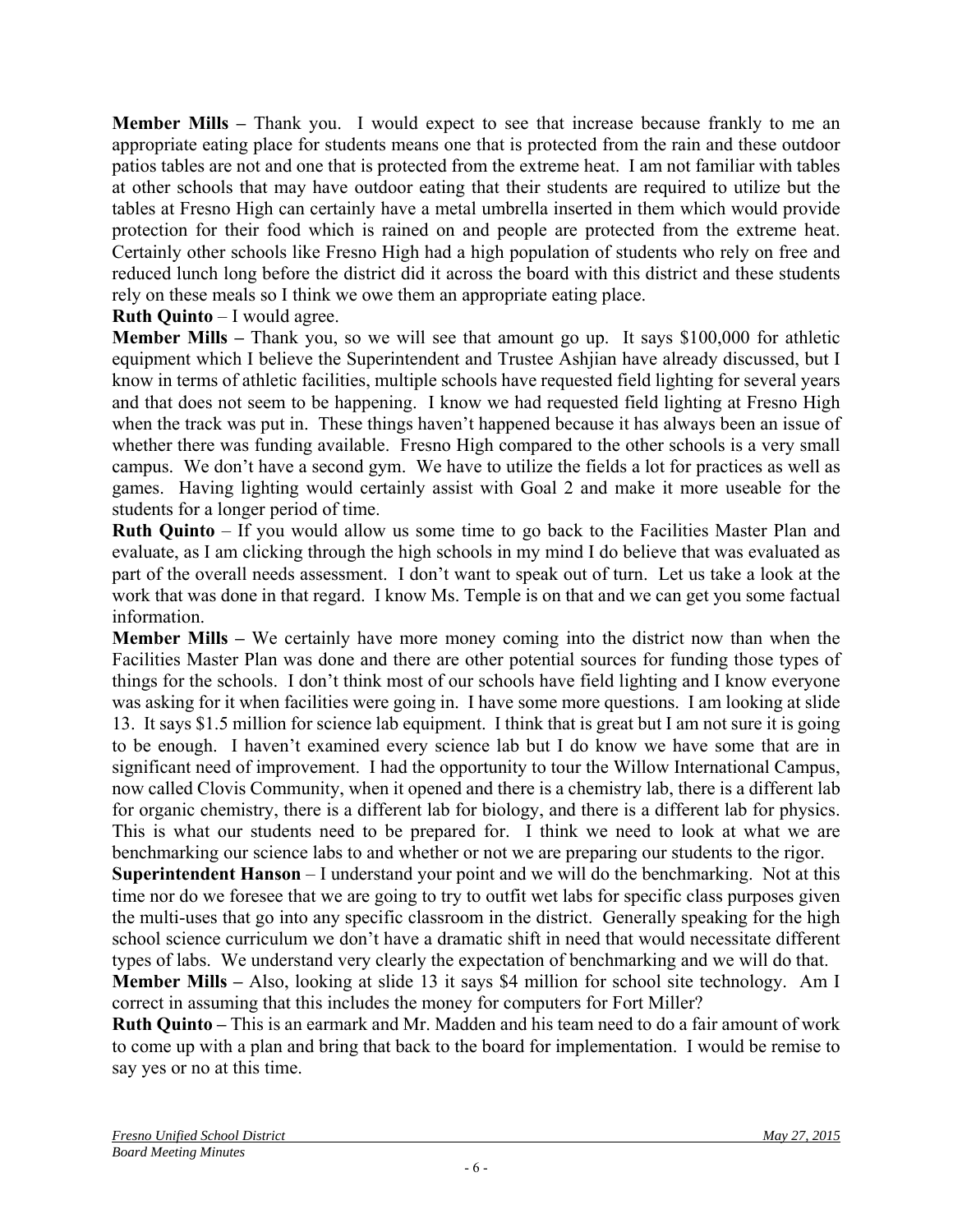**Member Mills –** There needs to be money for a computer lab at Fort Miller and frankly our middle schools and our high schools need computer labs and I think most of them probably have them. For some reason, Fort Miller does not. This is a student population that does not have access, for the most part, at home or certainly ready access. This is access and a skill that they need for modern life. On slide 10 it shows \$1.9 million for Maintenance and Operations. Is that just the cost of covering the two mobile maintenance units?

**Ruth Quinto –** No, this is actually the few items that were included when we did the earlier presentations. It is utilities, some supply resources, and several other items. One additional fulltime metal trade's position, we talked about locker maintenance, and pool equipment. When Ms. Temple did all of her operational areas this was the on-going resource that was proposed for the Maintenance and Operations department.

**Member Mills** – I think it is great that we are getting two more mobile maintenance units but as I have said in prior comments at board meetings, we are still behind the curve on maintenance. Even with adding those two additional units, we need to take money and direct it toward fixing all of the facilities issues that we have at our campuses. Then our mobile maintenance trucks can stay on top of the maintenance and maintain everything. Unless we put an infusion of additional money into the deferred maintenance fund and into fixing our facilities we are going to be behind the curve. We have people telling us all the time, look at schools in other districts around us and the state of their facilities. They passed more bonds then we have perhaps but we now have access to money from a different source to bring our facilities up to snuff. More money needs to be placed into Deferred Maintenance to do that. One more thing and you heard this in our student board's presentation, the young man from DeWolf. This was a significant portion of our conversation yesterday at the Student Advisory Meeting. The students want hydration stations at the schools, this is not a water fountain. This is a hydration station. They want more than one preferably at each of the high school campuses and these are stations that actually provide cold water. As I understand it from the conversation yesterday, the cost for one of these stations is about \$2,500. There has been a request from the middle schools and high schools and I think that is something we need to look at. We have an obligation I believe under state law to provide students with access to free drinking water during the day and water fountains tend to give you warm water which is not palatable. Hydration stations provide chilled cooled water and this request is coming from the Student Advisory Board. I would like to see us take this into consideration.

**Member Ryan** – I would like to make a suggestion in regards to the \$10 million planned for English Language Arts book adoption. We have a number of teachers who have developed common core English Language Arts lessons that are outstanding. I would like the district to consider perhaps paying a stipend to those teachers. I am pleased to see the \$4 million going to school site technology it is something I have wanted for a long time. I am concerned about the \$500,000 for Goal 2. We are doing a great job in our elementary schools encouraging kids to get into music. As we do that there are often not enough musical instruments for them to continue to participate in high school. While \$500,000 for Goal 2 is great I wonder how much of that is going to be taken for athletic uniforms and band uniforms and what will be left for the music equipment. That would be my only concern there. I wish we could have a little bit more money there.

**Member Davis** – The \$4 million for school site technology, when Kurt Madden was hired he did an extensive audit of the entire district and where we had computers located, maybe we can resurrect that and find out where our needs are. On slide 10, when we talk about drug counseling is that in-house, at the high school, middle school, or by referral? I know we have mandatory reporting for bruising patterns on our children but is our staff aware of bruising patterns? Our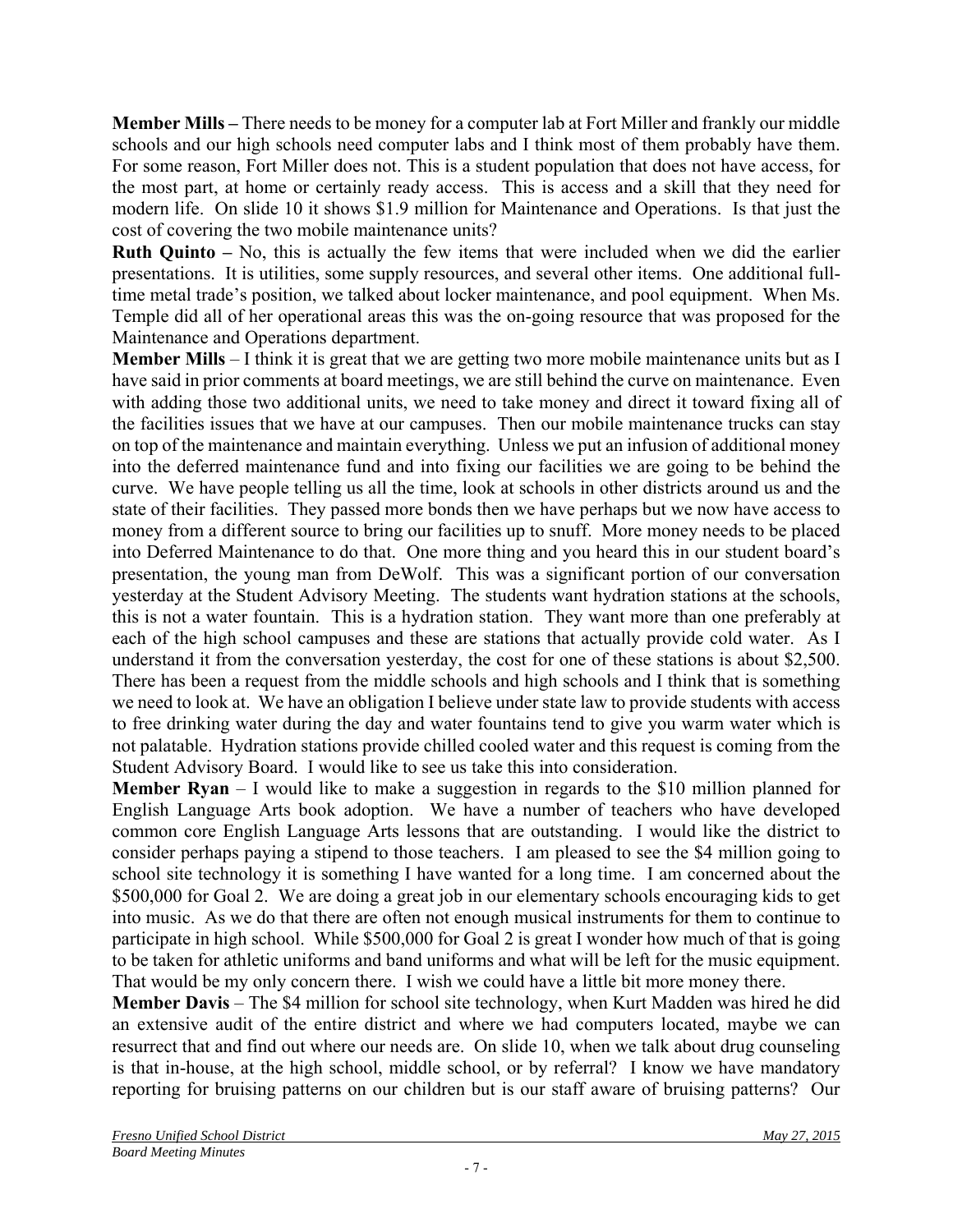teachers and our office staff need to be aware of bruising patterns as well as being able to identify it and report it. What is happening with the drug counseling?

**Superintendent Hanson** – It is going to take some shape in the next 60 days or so and there are probably three distinct moving parts that we are going to have to pin down before we can give a great answer but we will keep you up to date with both a board communication in the next two weeks and then another one in late July.

**Member De La Cerda** – On slide 4, the \$60 million to provide additional services for identified early learning special education students, I hope we are looking at the support staff especially as we begin with early learning. I think it is important that we look at the support that we give to the teachers when we introduce all our students. On slide 13, I agree with the need to review our needs for musical equipment and want to make sure we have enough money to make the necessary repairs to existing equipment and to purchase new ones. On slide 14, the state's minimum reserve is two percent and our board policy is five to ten percent. My understanding is that you are letting them know at the state that we would like to continue to reserve somewhere between five and ten percent.

**Ruth Quinto –** Yes, we are required to provide the reason why we are exceeding the state's minimum requirement.

**Member De La Cerda –** I would just like to say Kudos. It is nice to see a stable reserve in place. **Member Chavez** – On slide 13, the \$2 million for water conservation is that replacement of existing infrastructure or are we doing something with the city? Can you briefly explain that?

**Karin Temple** – We propose that those dollars be used for a variety of improvements. We have actually been in talks with the city regarding reclaimed water. We are not at the point where we can implement that yet but we are continuing to discuss it and it may be something in the future we can do if we have the right set of circumstances and connection. We do propose using a good bit of that funding to upgrade very aging irrigation systems many of which we still have manual irrigation systems 17 to be exact. That would be our first focus with a manual system it is impossible to control the amount and timing of the water application. The systems are so old we are not getting an efficient or effective use of the water we are putting on the field. Additionally, we are looking to put in sensors that would allow use to turn the water on and off whenever we like and fixture improvements.

*President Johnson closed the hearing in the Matter of Fresno Unified School District's 2015/16 Proposed Budget and Education Protection Account* 

*A copy of the PowerPoint is available on the district website*

**B-8, HOLD Public Hearing, PRESENT and DISCUSS Fresno Unified School District's 2015/16 Local Control Accountability Plan (LCAP) HELD Public Hearing, PRESENTED and DISCUSSED,** the Fresno Unified School District 2015/16 Local Control Accountability Plan (LCAP). As required by Education Code 52062, a public hearing will be conducted to provide an opportunity for discussion and public comment surrounding the 2015/16 Local Control Accountability Plan for Fresno Unified. Fiscal Impact: Support material will be provided to the Board and available for public review on or before May 21, 2015. Contact person: Ruth F. Quinto, telephone number 457-6226.

Presentation by Executive Officer Tammy Townsend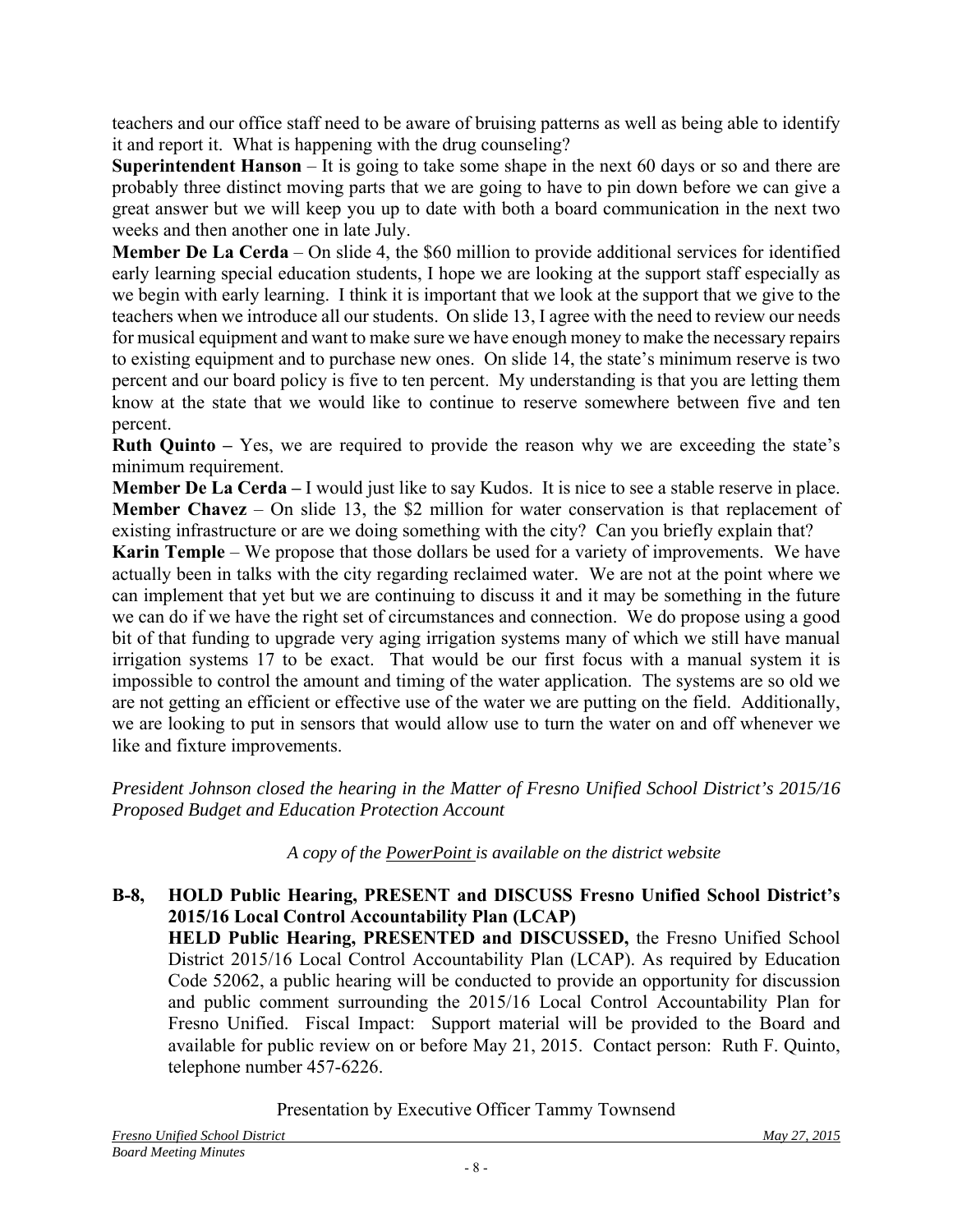An opportunity was provided to hear questions/concerns from members of the board and staff was available to respond

*President Johnson opened the hearing in the Matter of Fresno Unified School District's 2015/16 Local Control Accountability Plan (LCAP).*

**Member Ryan** – I want to say it looks great very clear and precise. I think all of the board got something they wanted no one got everything they wanted but you certainly did a yeoman's job putting together what we have asked for.

**Member Ashjian** – I feel very comfortable that we have the community involvement with what they want. Did you ever receive the information from FTA?

**Tammy Townsend** – As of today's date we have received no information from FTA.

**Member Ashjian** – Thank you. I know we have asked for it many times and it hasn't come. I know we wanted to combine their feedback with ours. Thank you for your hard work and I think we are doing what we are supposed to be doing.

**Member Mills** – I noticed that no one from the public has come to talk on this item and no one from the public came to talk on Agenda Item B-7. Maybe we should assume from that you've captured their comments.

**Tammy Townsend –** I think you have captured their comments with your budget discussions.

**Ruth Quinto** – If I could just clarify there were a couple of inconsistencies that will be corrected on the draft. The next draft will be available on-line and we will get that to the board in your Friday packets for your review for the next board meeting. I also want to make sure the viewing public understands that the focus of the LCAP is the supplemental and concentration dollars. That is why it is a view that includes our investments and our initiatives that exist currently and the new resources as well. The budget presentation was more focused on just the new investments and that is why it is a little more scaled down. We are currently at our supplemental dollars of \$126 million.

*President Johnson closed the hearing in the Matter of Fresno Unified School District's 2015/16 Local Control Accountability Plan (LCAP).*

*A copy of the PowerPoint is available on the district website*

# **B-9, HOLD a Public Hearing in the matter of the Ambassador Sanchez/Justice Reynoso Academy Charter Petition**

**HELD Public Hearing,** Lead Developer, Dr. David Orosco Austin, has delivered a petition to the district seeking authorization to operate the Ambassador Sanchez/Justice Reynoso Academy Charter School (the Academy) July 1, 2016 – June 30, 2021. The Academy seeks to serve students in grades kindergarten through twelve. The charter petition will be presented to the Board for a decision at the June 3, 2015 Board meeting. Fiscal Impact: The estimated fiscal impact to Fresno Unified School District for 2016/17 is \$910,467. Contact Person: Rosario Sanchez, telephone 457-6223.

Presentation by Dr. David Orosco Austin

An opportunity was provided to hear questions/concerns from members of the board and staff was available to respond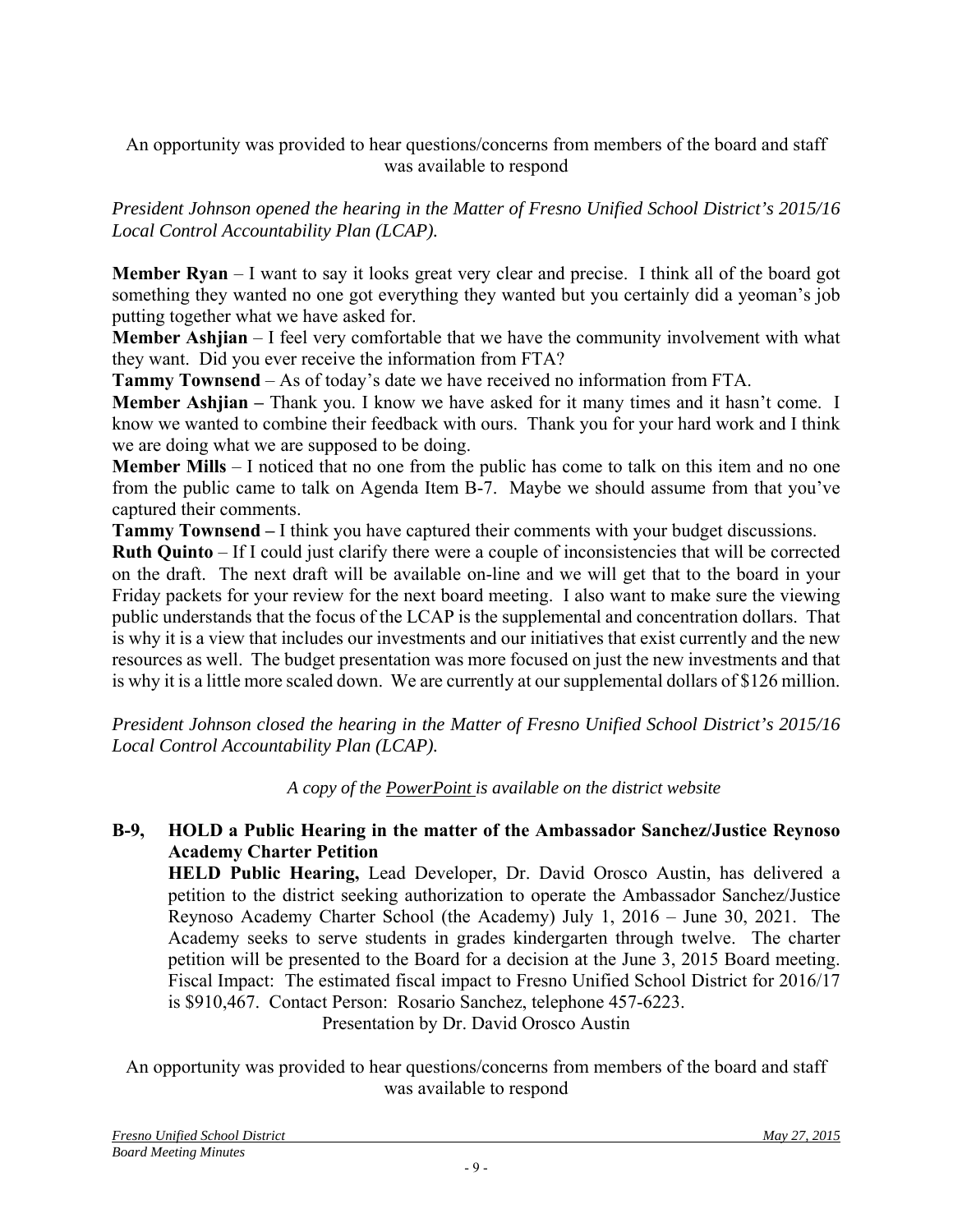*President Johnson opened the hearing in the Matter of the Ambassador Sanchez/Justice Reynoso Academy Charter Petition.*

**Member Ashjian** – Is the charter school that you are petitioning based downtown? **Michael Cardenas** – Yes.

**Member Ashjian –** So the radius that I saw was 1.2 to 1.4 circle. It that correct? **Michael Cardenas –** Yes.

**Member Ashjian** – You plan on serving an  $8<sup>th</sup>$  grade to being with. Is that correct? **David Orosco** – It is  $6<sup>th</sup>-8<sup>th</sup>$ .

**Member Ashjian** – I thought the first year was  $7<sup>th</sup>$  and  $8<sup>th</sup>$ .

**David Orosco** – The first year is  $6<sup>th</sup>$ ,  $7<sup>th</sup>$  and  $8<sup>th</sup>$ 

**Member Ashjian** – Then the next year K-12. Are you aware that Fresno Unified recently spent upwards of \$40 million for Gaston Middle School which is less than a mile away from you?

**David Orosco –** Yes, we did take that into consideration. We feel there is a tremendous need to address the academic foundation of the children that live in that area.

**Member Ashjian –** Are you aware that Computech is less than a mile and a half away from your location? One of the best middle schools from Bakersfield to Merced.

**David Orosco** – Yes, we are aware of the different problems that they have and would like the opportunity to address the needs of all of the children in that area. We would write a strategic plan for each and every child in grades 6 -12.

**Member Ashjian –** I just want to make sure that I understand correctly that you are expecting approximately 1000-1200 students from the downtown area. And that you understand Fresno Unified is concentrated in that area with either a Magnet or GATE schools of the highest caliber in the city of Fresno.

**David Orosco –** Yes we are aware, and we are also including an independent study, because there are too many children that are being lost and forgotten about and moving away from the traditional study. Therefore we want to help our children.

**Member Ashjian –** Are you also aware that Fresno Unified is putting aside \$10 million for CTE plus and on-going \$3 million for the type of demographic that you are referring to?

**David Orosco –** Yes we are well aware.

**Member Ryan –** Normally when we get these charter petitions we receive a page that shows where they expect to get their money and the other side is where they are going to spend it. I didn't receive that this time. Is there something in here like that or are we going to receive that this time? **Debra Odom** – A representative from the fiscal department has prepared an evaluation for you

that you will be receiving in your weekly update prior to this item returning for a decision.

**Member Davis** – Will we be receiving a 17 point rubric and how the charter school will be laid out?

**Debra Odom** – You will receive a report of factual findings which will also have an analysis of budget included.

*President Johnson closed the hearing in the Matter of the Ambassador Sanchez/Justice Reynoso Academy Charter Petition.*

*A copy of the PowerPoint is available on the district website*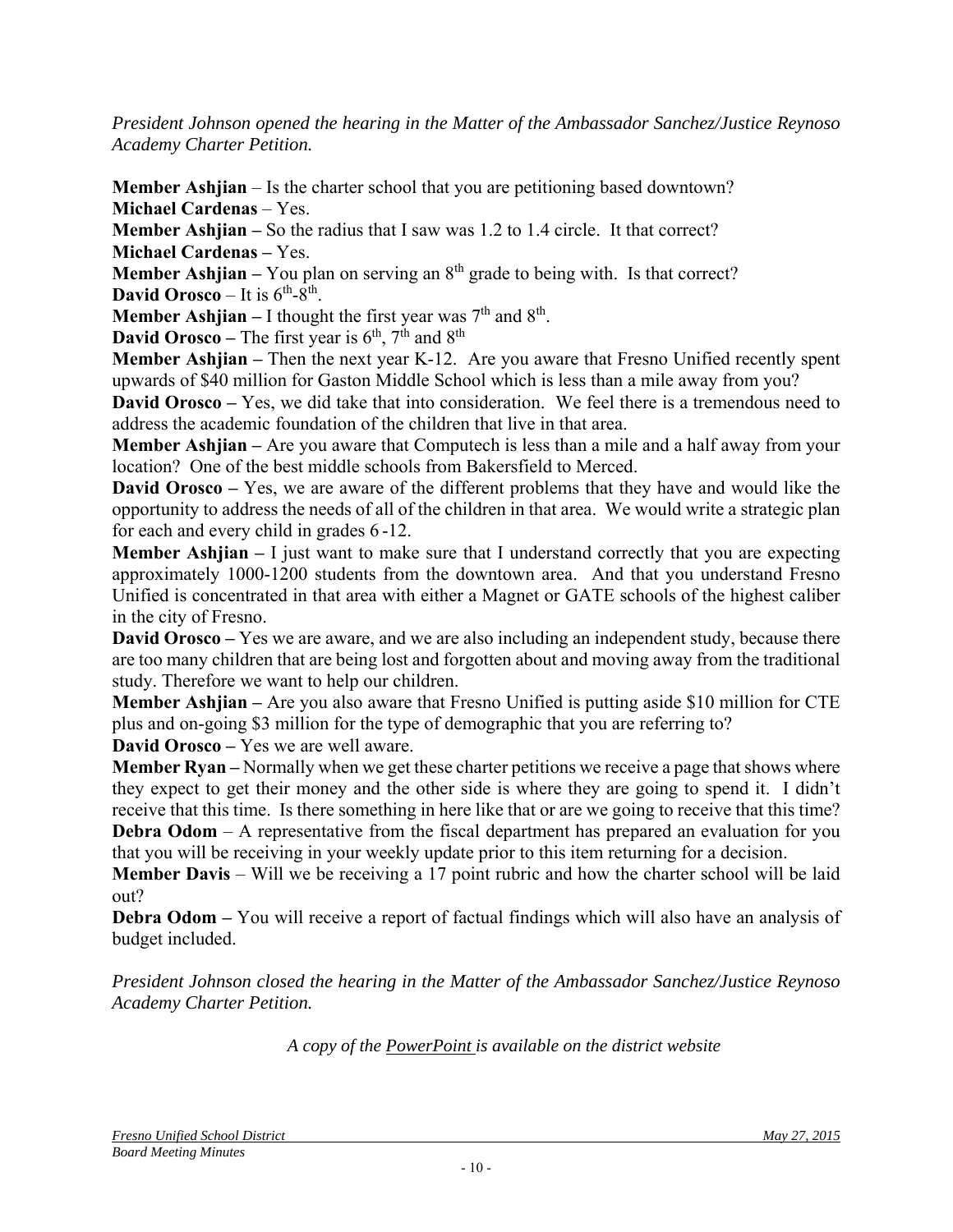**B-10, OPPORTUNITY for Public Discussion and ADOPT the Fresno Unified School District 2015/16 Negotiations Proposal to the California School Employees Association, Chapter 125 ADOPTED, as recommended** In accordance with Government Code 3547, all initial proposals of the public school employers shall be presented at a public meeting of the public school employer, and thereafter shall be public record. Fiscal Impact: There is no fiscal impact to the district to be determined at this time. Contact person: Paul Idsvoog, telephone 457-3548.

Presentation by Chief Human Resources/Labor Relations Officer Paul Idsvoog

An opportunity was provided to hear questions/concerns from members of the board and staff was available to respond

For the record, there were no questions/comments. Member Davis moved for adoption, seconded by Member De La Cerda, which carried a vote of 7-0-0, as follows: AYES: Ashjian, Chavez, Davis, De La Cerda, Mills, Ryan and President Johnson.

#### **B-11, OPPORTUNITY for Public Discussion and ADOPT the Fresno Unified School District 2015/16 Negotiations Proposal to the California School Employees Association, Food Service Unit, Chapter 143**

 **ADOPTED, as recommended** In accordance with Government Code 3547, all initial proposals of the public school employers shall be presented at a public meeting of the public school employer, and thereafter shall be public record. Fiscal Impact: There is no fiscal impact to the district to be determined at this time. Contact person: Paul Idsvoog, telephone 457-3548.

Presentation by Chief Human Resources/Labor Relations Officer Paul Idsvoog

An opportunity was provided to hear questions/concerns from members of the board and staff was available to respond

For the record, there were no questions/comments. Member De La Cerda moved for adoption, seconded by Member Davis, which carried a vote of 7-0-0, as follows: AYES: Ashjian, Chavez, Davis, De La Cerda, Mills, Ryan and President Johnson.

**B-12, OPPORTUNITY for Public Discussion and ADOPT the Fresno Unified School District 2015/16 Negotiations Proposal to the Fresno Teachers Association ADOPTED, as recommended** In accordance with Government Code 3547, all initial proposals of the public school employers shall be presented at a public meeting of the public school employer, and thereafter shall be public record. Fiscal Impact: There is no fiscal impact to the district to be determined at this time. Contact person: Paul Idsvoog, telephone 457-3548.

Presentation by Chief Human Resources/Labor Relations Officer Paul Idsvoog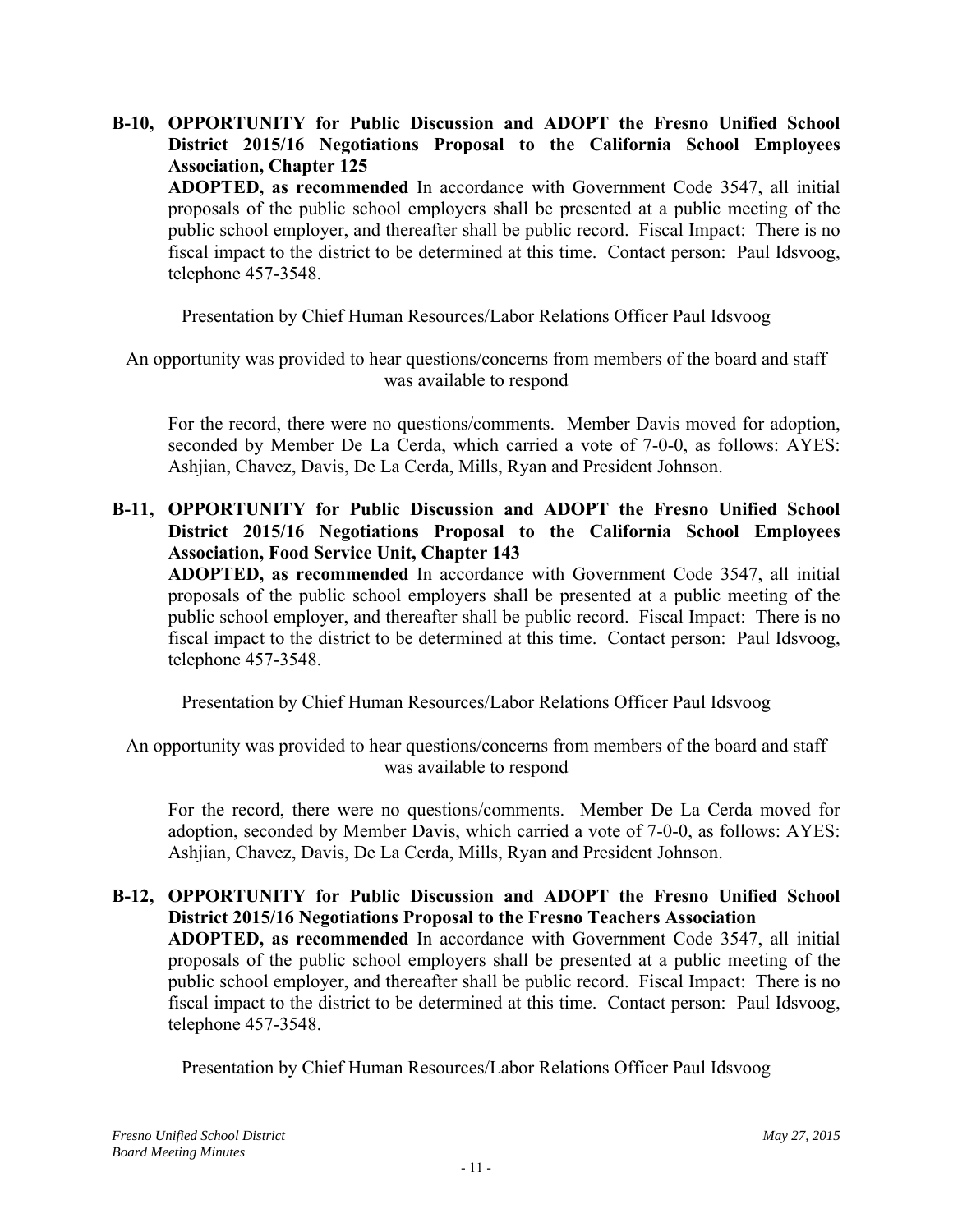An opportunity was provided to hear questions/concerns from members of the board and staff was available to respond

For the record, there were no questions/comments. Member Ryan moved for adoption, seconded by Member Davis, which carried a vote of 7-0-0, as follows: AYES: Ashjian, Chavez, Davis, De La Cerda, Mills, Ryan and President Johnson.

#### **B-13, OPPORTUNITY for Public Hearing on the California School Employees Association (CSEA), Chapter 125 Negotiations Proposal to Fresno Unified School District for the 2015/16 School Year**

**OPPORTUNITY** In accordance with government Code 3547, all initial proposals of the exclusive representative shall be presented in a public meeting of the public school employer, and thereafter shall be public record. Fiscal Impact: There is no fiscal impact to the district to be determined at this time. Contact person: Paul Idsvoog, telephone 457- 3548.

Presentation by Chief Human Resources/Labor Relations Officer Paul Idsvoog

An opportunity was provided to hear questions/concerns from members of the board and staff was available to respond

*President Johnson opened the hearing in the Matter of the California School Employees Association (CSEA), Chapter 125 Negotiations Proposal to Fresno Unified School District for the 2015/16 School Year.*

*For the record, there were no questions/comments.* 

*President Johnson closed the hearing in the Matter of the California School Employees Association (CSEA), Chapter 125 Negotiations Proposal to Fresno Unified School District for the 2015/16 School Year.*

**B-14, OPPORTUNITY for Public Hearing on the California School Employees Association (CSEA), Food Services Unit, Chapter 143 Negotiations Proposal to Fresno Unified School District for the 2015/16 School Year** 

**OPPORTUNITY** In accordance with government Code 3547, all initial proposals of the exclusive representative shall be presented in a public meeting of the public school employer, and thereafter shall be public record. Fiscal Impact: There is no fiscal impact to the district to be determined at this time. Contact person: Paul Idsvoog, telephone 457- 3548.

Presentation by Chief Human Resources/Labor Relations Officer Paul Idsvoog

An opportunity was provided to hear questions/concerns from members of the board and staff was available to respond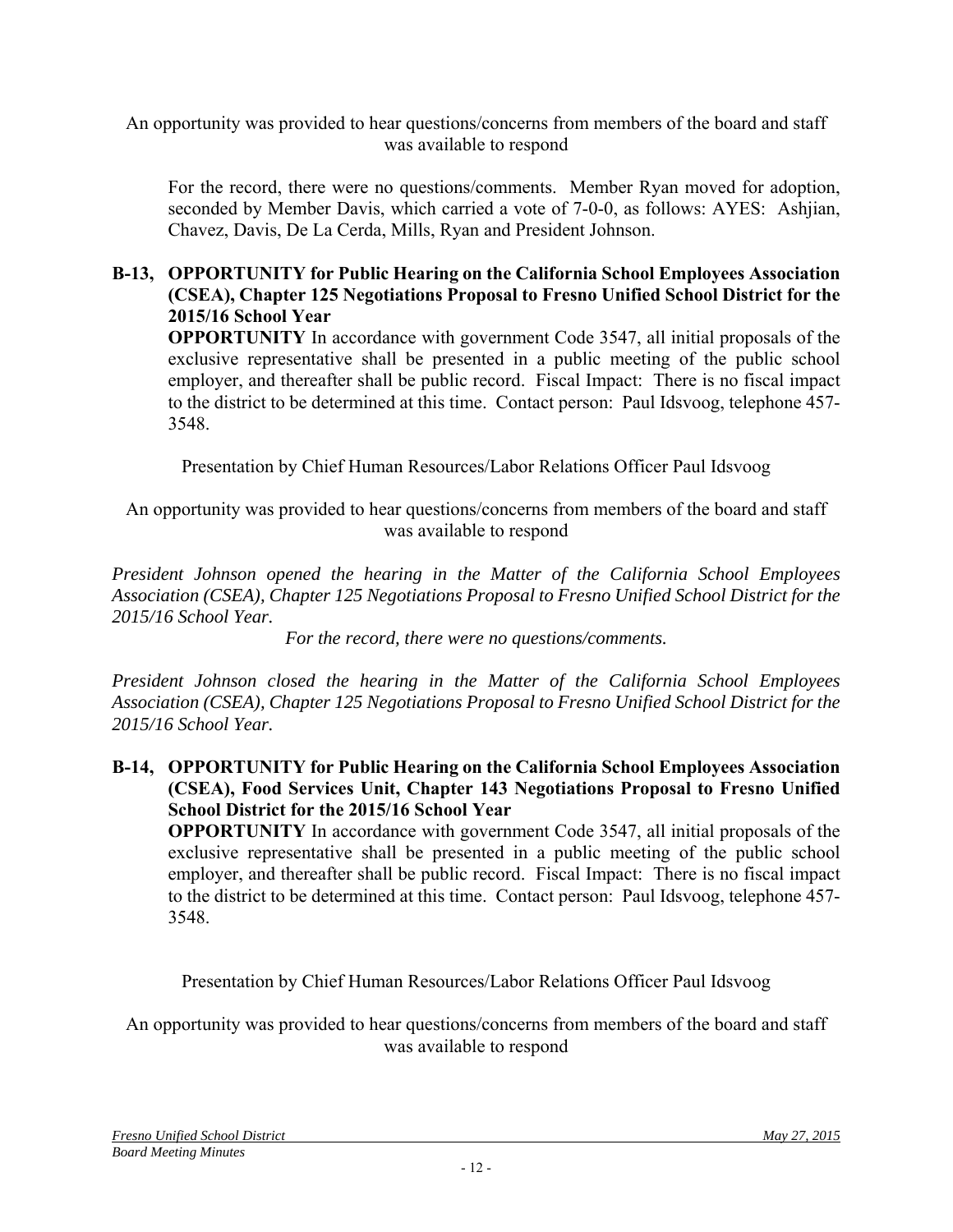*President Johnson opened the hearing in the Matter of the California School Employees Association (CSEA), Food Services Unit, Chapter 143 Negotiations Proposal to Fresno Unified School District for the 2015/16 School Year.* 

*For the record, there were no questions/comments.* 

*President Johnson closed the hearing in the Matter of the California School Employees Association (CSEA), Food Services Unit, Chapter 143 Negotiations Proposal to Fresno Unified School District for the 2015/16 School Year.* 

**B-15, OPPORTUNITY for Public Hearing on the Fresno Teachers Association Negotiations Proposal to Fresno Unified School District for the 2015/16 School Year OPPORTUNITY** In accordance with government Code 3547, all initial proposals of the exclusive representative shall be presented in a public meeting of the public school employer, and thereafter shall be public record. Fiscal Impact: There is no fiscal impact to the district to be determined at this time. Contact person: Paul Idsvoog, telephone 457- 3548.

Presentation by Chief Human Resources/Labor Relations Officer Paul Idsvoog

An opportunity was provided to hear questions/concerns from members of the board and staff was available to respond

*President Johnson opened the hearing in the Matter of the Fresno Teachers Association Negotiations Proposal to Fresno Unified School District for the 2015/16 School Year.* 

*For the record, there were no questions/comments.* 

*President Johnson closed the hearing in the Matter of the Fresno Teachers Association Negotiations Proposal to Fresno Unified School District for the 2015/16 School Year.* 

# **7:15 P.M.**

**B-16, DISCUSS and APPROVE Revisions for Board Policy (BP) 0420.4, BP 0420.41 (NEW), BP 0420.42 (NEW), BP 0420.43 (NEW), BP 1240, 1312.3, BP 6142.7 (NEW), BP 6143, BP 6163.1 and BP 6170.1 (NEW)** 

**DISCUSSED and APPROVED as recommended,** the proposed revisions to the following ten Board Policies (BP) which meet the legal mandates recommended by the California School Boards Association (CSBA):

- BP 0420.4 Charter School Authorization
- BP 0420.41 Charter School Oversight (NEW)
- BP 0420.42 Charter School Renewal (NEW)
- BP 0420.43 Charter School Revocation (NEW)
- BP 1240 Volunteer Assistance
- BP 1312.3 Uniform Complaint Procedures
- BP 6142.7 Physical Education And Activity (NEW)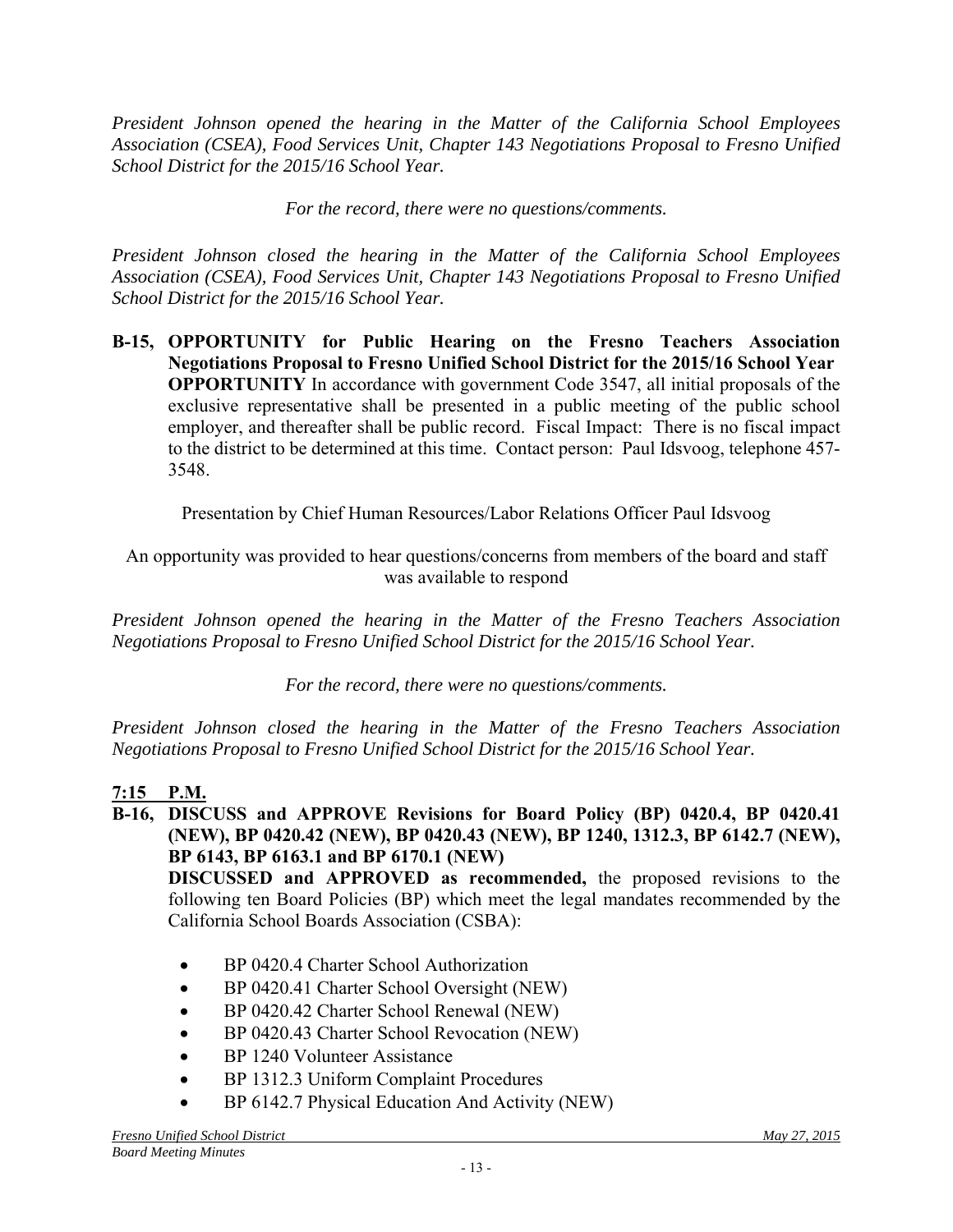- BP 6143 Courses of Study
- BP 6163.1 Library Media Centers
- BP 6170.1 Transitional Kindergarten (NEW)

The Board was in receipt of the revisions to these Board Policies at the May 13, 2015 Board meeting. The Board will have an opportunity to discuss the revisions and ask questions at the May 27, 2015 Board meeting. Fiscal Impact: There is no fiscal impact to the district. Contact person: Amy Idsvoog, telephone 457-3736.

Presentation by Executive Director Teresa Plascencia, Constituent Services

### An opportunity was provided to hear questions/concerns from members of the board and staff was available to respond

**Member Mills** – This is primarily a comment but I am looking at the changes for Uniform Complaint procedures. I noticed that some of the changes also point out the districts obligation to protect anybody who has filed a complaint from any retaliation. That is a new provision and it also provides for confidentiality of the complainant and I know there has been some questions or issues around that in the past and the law has changed. I just want to make sure that type of information is out there and available for the personnel at our school sites as well so they don't violate this by disclosing. Board policy 6142.7, which is the physical education and activity, is great and we want to get the students moving. Sometimes P.E. classes are not teaching student skills that they are going to continue to use in life to maintain fitness. I think we need to continue to look at that curriculum or offering electives that will teach students some of these things that they will continue to use as adults. I had a question on the transitional kindergarten. It looks like the changes indicate that we may be blending transitional kindergarten and kindergarten classes at locations. My understanding is that we have always kept them separate. This policy talks about blending the classes.

**Wilma Hashimoto** – We will continue to keep them separate.

**Member Mills –** I am looking at the language right here and it says "TK students may be placed in the same classroom as kindergarten students".

**Wilma Hashimoto –** That is CSBA language that we can consider if we desire down the road. But at this time "no" for best practices it would be separate.

**Member Mills –** If we are not going to do it then why are we adding this language?

**Wilma Hashimoto –** It would give an opportunity for the future, but we can take a look at that.

**Member Ryan** – I would like to see the language stay because we may want to use it sometime in the future. It doesn't mean we have to do it, but I think we need to have that option.

**Superintendent Hanson** – The short answer to that is simply as we regularly do these updates we stick with the CSBA recommendations simply because we don't want our board to be guessing if our staff is taking liberties or starting to deviate. We want to consistently say we are in alignment with the organization that governs your work and it helps support you in your work. We stick pretty religiously to those. Maybe we can double check as to the reason why CSBA added that recommendation.

**Member Mills –** And if we are going to add it we also need to be prepared to respond to questions as to whether or not that will be happening. I just felt that if we weren't going to do it then why would we need to have it.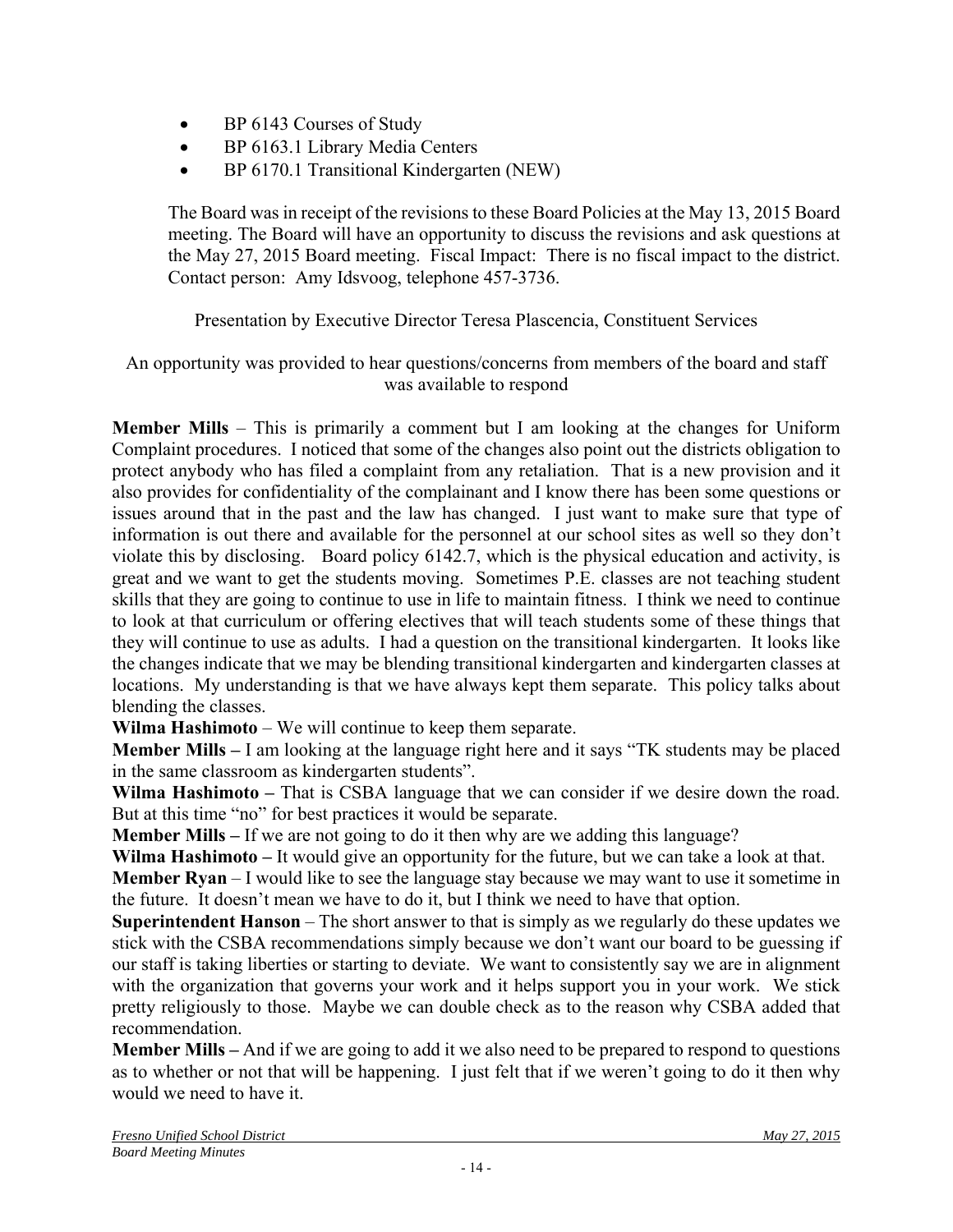**Superintendent Hanson** – That is a good point and what we don't want to happen is principals to pull this board policy and say if the board approved it then I should be able to do it. That is not a programmatic expectation or directive. We will be very clear with our principals and we will also get some information from the Early Learning team.

**Member Ashjian** – If the board is supposed to monitor the fiscal condition of the charter school based upon any financial information but not limited to the preliminary budget and annual update and we get the first, second and interim financials and final unaudited report for the final year per education code 47604. I read through the entire thing I saw some conflicting language. One said we were going to charter two to five years the other one said we were going to charter up to five years. There were two different versions in there. Can we charter for less than five years?

**Debra Odom** – The reference would have been made to a new charter school that is the only time the governing board has to grant less than five years. At the initial time that the charter comes to the board, the board at their discretion can grant anywhere from one to five years. All subsequent renewals must be for a five year term.

**Member Ashjian** – Would it be, in your opinion, smarter to go less in the first interim as opposed to going to the five years and then to find that we have a real mess.

**Debra Odom – That is at the discretion of the board.** 

**Member Ashjian – What is your opinion?** 

**Debra Odom** – It depends on the situation and how strongly you feel about the petition that has come before you. That is an individual decision that is made at the discretion of the board.

**Member Ashjian –** You being staff would you be willing to give an opinion? We have one before us now and many that will come before us in the future. Is staff going to be able to give an opinion of saying we recommend that this charter be one year or three year?

**Debra Odom –** Yes, based on the individual petition at that particular time that it comes before you staff would be able to do that.

**Member Ashjian** – I just want to make sure that if we are responsible for their finances that we don't lock in for five years when we could potential have a mess.

**Debra Odom –** We are not responsible for their finances. We are responsible for oversight at those legally appointed times and they come to our fiscal department. They are reviewed and then if there are questions, those questions are addressed back to the charter, but we are not responsible for their finances. That is part of our oversight duty.

**Member Ashjian –** I am going to respectfully disagree with you. We are responsible because when the bomb hits we have to come and get all those kids and figure out how we are going to unring the bell. I understand that we are not responsible for the money but we are responsible if they are sitting in our jurisdiction. Let me make sure I understand this correctly. When the charter comes to us, staff will make a recommendation of one to up to five years of what they think.

**Debra Odom** – Staff usually makes a recommendation for either approval or denial and if that question is posed to staff based upon a particular situation then we would be able to provide a recommendation. However it has never been our practice, the board has generally has set their own terms. There have been initial approvals that have been for less than five years.

**Member Ashjian –** If staff is going in-depth and they are looking at this and they are making a recommendation wouldn't it be best. Maybe this is better for the Superintendent, is it possible or am I in the weeds in asking staff to give us the one to five?

**Superintendent Hanson** – You are in the weeds for now and it is hypothetical for the most part. Currently we don't have a big rush for a lot of charters coming before us. We largely have cleaned up the mess of charters either through closing them down or some strict oversight that we have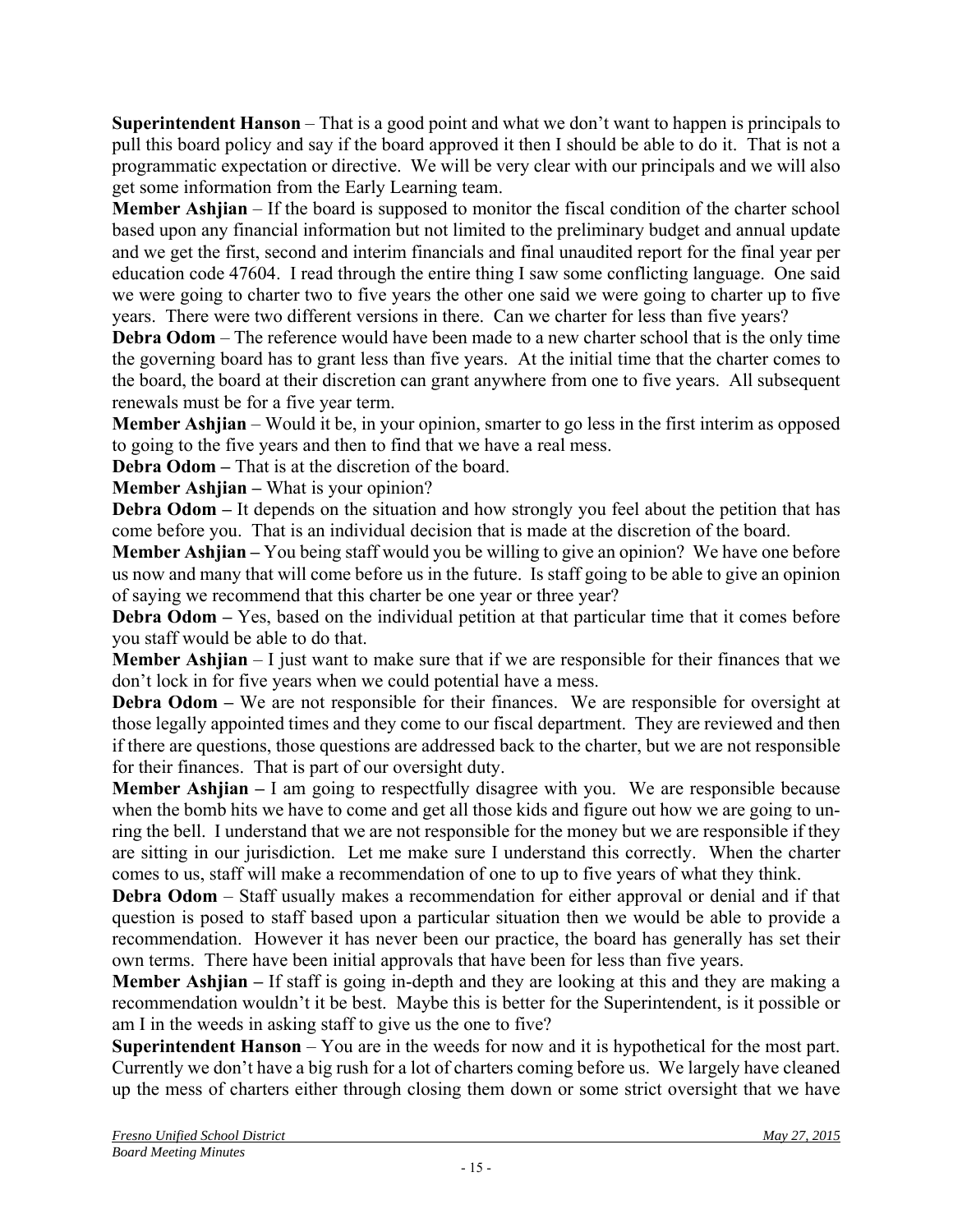had to put in place. You can see as you saw tonight and you will see in the report that you get from Debra and the team. Very clearly you can see a troubled charter a long way off. We would not generally lean to give them a year or two to see if they can get if off the ground. If they look like a problem we would not recommend it. We don't want to gamble if we think it is going to be a problem.

**Member Ashjian –** I appreciate your honesty. Thank you for answering that.

Member Davis moved for approval, seconded by Member De La Cerda, which carried a vote of 7-0-0, as follows: AYES: Ashjian, Chavez, Davis, De La Cerda, Mills, Ryan and President Johnson.

*A copy of the PowerPoint is available on the district website*

#### **B-17, DISCUSS and APPROVE Name of New Entrepreneurship High School on Clark Street**

**DISCUSSED and APPROVED as recommended,** the suggested names for the new entrepreneurship high school located on Clark Street. The Communications Office received more than 100 nominations over a six-week period. An ad-hoc committee made up of a district representative, the site administrator, and School Site Council met to review the nominations to ensure alignment with Board Policy (BP) 7310. Of the over 100 names submitted, 37 names met the criteria set forth in BP 7310 and the top ten recommended names are listed below for the Board's consideration and approval:

- Jean Calabrese Joe Levy
	-
- Rick Erlenheim Pete Mejhas
- 
- 
- Bill Gates Michael Pappas
- 
- Steve Jobs Phillip J. Patino
- Richard A. Johanson William Saroyan

Fiscal Impact: There is no fiscal impact to the district. Contact person: Amy Idsvoog, telephone 457-3736.

Presentation by Brett Taylor, Principal

An opportunity was provided to hear questions/concerns from members of the board and staff was available to respond

**Member Mills** – I am curious when the committee was narrowing down the list to 37 names did they look at the background of these 37 people? Was there any discussion whether or not this committee felt this business entrepreneurial high school should have a business person's name or not?

**Brett Taylor** – The committee's real role is to make sure those three criteria are met. The committee looked in depth to each name and some of those discussion where had but ultimately we wanted to make sure we represented those three criteria and didn't want to over step that in any way. You will see that there is a mix of entrepreneurs and educators on the final list and that is really from the community feedback that we received.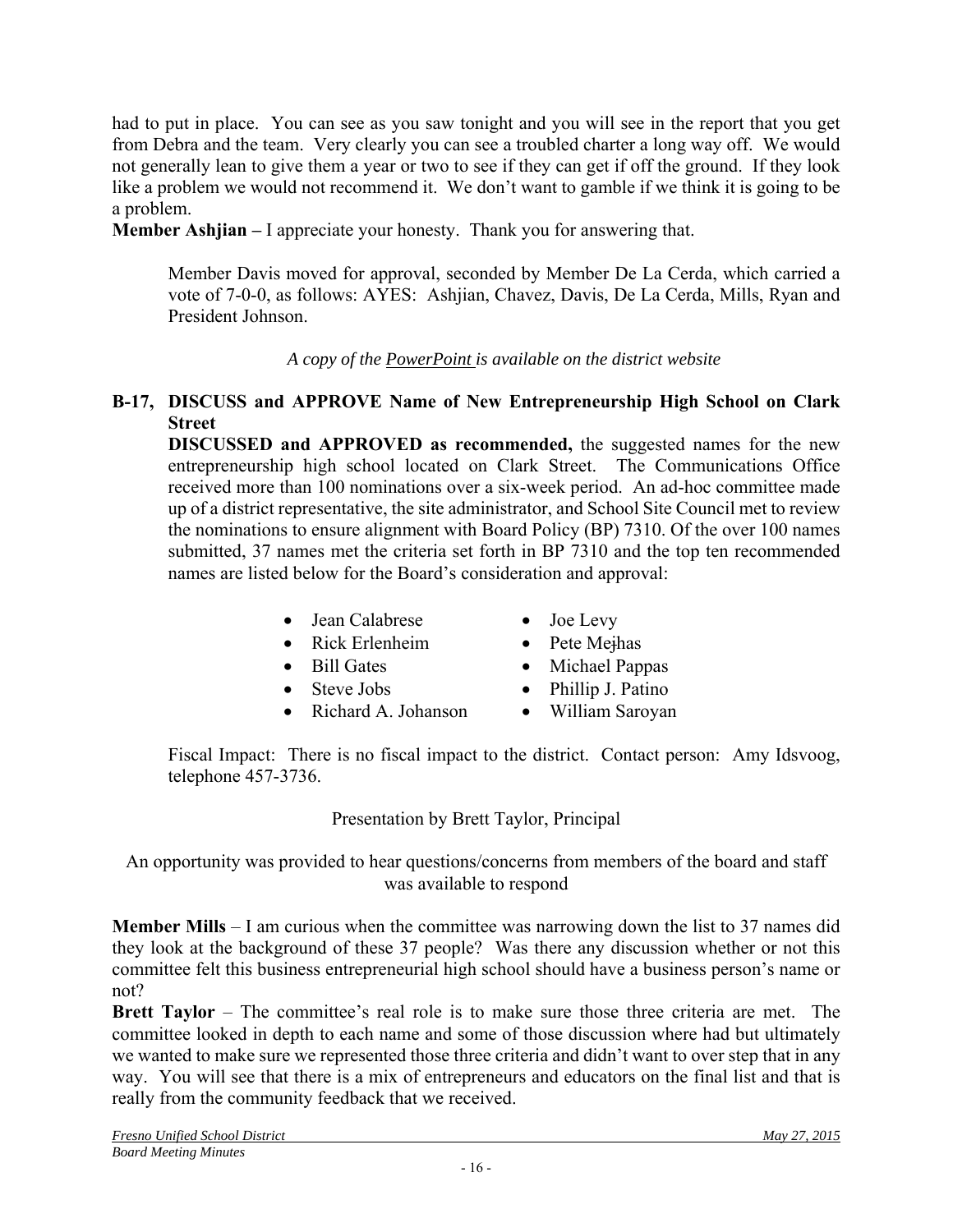**Member Mills –** I have to say I am personally disappointed. If I am looking at people who should set an example for students, Steve Jobs is not necessarily a good example, and certainly has no connection to Fresno. When I look at the list of 37 names and one that was excluded that I felt should have been on this list for consideration is Frank Caglia, who is very tied to this community, who came here as an immigrant, not speaking English, not having any money, who went to work early, ended up owning his business and expanding it, establishing new businesses, gave back to this community and those companies are still being operated by third generations. And yet he is not making this list of ten.

**Brett Taylor** – I think Mr. Caglia is a wonderful candidate, but again the role of this committee was simply to make sure the board process was followed and that community feedback was taken. **Member De La Cerda.** – I would like to move forward and make a motion after looking at this list of names to move the name of our newest high school to honor Phillip J. Patino who was a long-time Fresno Unified employee from K-12, an administrator and teacher.

**Member Chavez** – I second the motion. Naming a school is always a tough decision. We always have a number of great names in our community but I just want to highlight a couple of things. I received about 80 e-mails and/or calls in the last couple of weeks in support of Mr. Patino. I just want to briefly mention some of the words used to describe him; educator, principal, vice principal, coach, community leader, youth conference organizer, mentor. I want to highlight the most powerful word that was used to describe Mr. Patino was volunteer. It is so easy to ask someone for money but it is much more difficult to ask someone to volunteer their time, especially after they have retired from the field. Some of the highlights from his career were spent in the McLane area serving those children and those families. To me it is only fitting that we can honor him by allowing a school to be named after Mr. Patino.

**Member De La Cerda** – Mr. Patino was a long-time resident of the McLane region, giving several years of service to the district. Knowing that he is one of our own, an educator, what better way to honor our teachers, our staff, our administrators then to have a name of an educator named for a school. There is a clique "those who can do those who can't teach" that is not true because you have to be taught in order to do. You have an impact as an educator regardless if you are a teacher or an administrator, or giving one-on-one t kids in the classroom. I think Mr. Patino is an apt name for this high school because he sent forth many students through the system to go on to become any number of career minded college educated individuals. He had that impact and that is why I think it has an apt name.

**Member Ashjian –** While I acknowledge the accomplishments of Mr. Patino I have the sentiments of thinking the creation of this high school of being en business and entrepreneurial high school and I would have hopes it would be named after an individual more of a Horatio Alger. I think that is the vibe that is the mantra, which is the esprit de core that we are looking for when we talk about the business and entrepreneurial spirit that is going to be at this high school. We are talking about kids who are creating a program in a shark tank environment that have the ability to turn around and start from nothing sell it to business and become business people. I would hope the inspiration would be named after an individual that would have done something that these children are aspiring to become like. While Mr. Patino is a fantastic individual and his credentials are unmatched, personally I think this high school is not a good match. I would hope we would go back and look at this list and table this item and bring back people that match the spirit of an entrepreneurial school.

**Member Davis –** This board is elected by our constituents and we have heard from the community of what they want and what they like. It is an entrepreneurial school and there are many admirable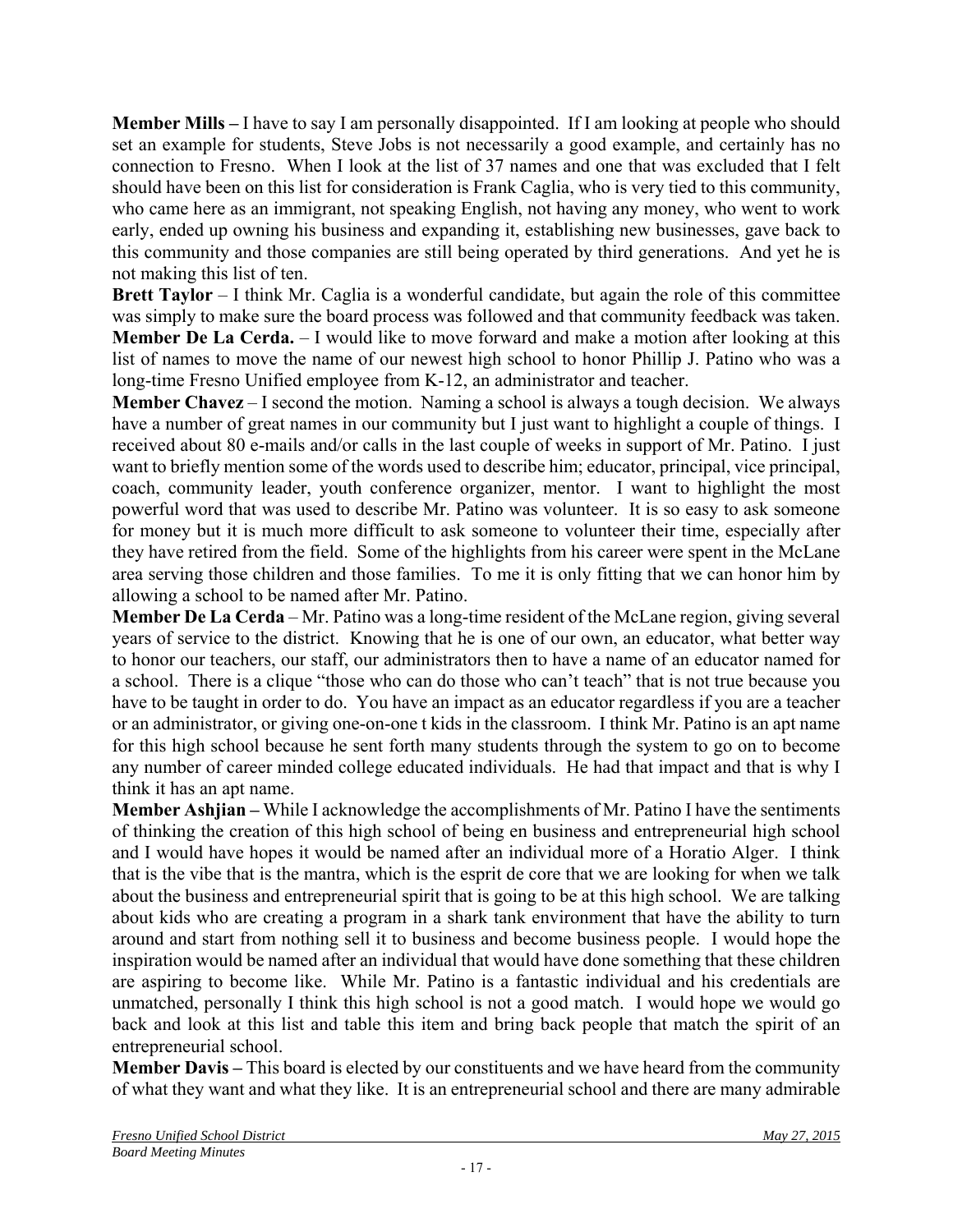individuals in our community that could have fit the bill. I had the opportunity to work with Mr. Patino on the Mexican America Educators Association and I had no idea he was 84 years young when he passed away. I think that the school being entrepreneurial is very important and regardless of what we name it are children will succeed and use Mr. Patino as a role model.

**Member Ryan –** I also have heard from many of our community members and of what a wonderful person he was. Those entrepreneurs had to have a teacher first before they did anything else and when the time comes I am supporting Mr. Patino for the naming of the new high school. **President Johnson** – I would just like to say educators can also teach people to think in terms of

becoming entrepreneurs. Sometimes people tell you just because you go and get a college degree you should be thinking about how do you work for yourself as opposed to working for others. When you do get a college degree you are only working for someone else. An educator can see both sides and encourage students to make sure you use your education to work for yourself. That does not mean getting a degree is going to dumb you down and not do something that is entrepreneurial. The fact that Mr. Patino name is on that building it all depends on the kind of board you have and the kinds of students that come into that institution as to what you are going to get as an end result.

**Member Mills –** I know many of you out there are supporting Mr. Patino and I appreciate Mr. Gaona taking the time to meet with me to discuss it and the others of you who have sent letters on his behalf and contacted me. From everything that I have read he was a wonderful man and a good educator and this is not to detract from him or his reputation. My belief is a business entrepreneurial school should be named after a local business person who sets that example for the students. I would agree with Trustee Ashjian I would like to see this sent back to the committee by the board to vet those 37 names again for local business people. There were Hispanic names on there who have established businesses. That may not be the boards preference but it tells me perhaps in the future we need to revisit how this is done and perhaps have the board give a little more input to the committee before we get to this point in the process.

**Member Chavez –** I want to acknowledge former Trustee Juan Arambula and Manual Nunez. Thank you for joining us. I appreciate the conversation that we are having as a board but I will say this to close it off. There is nothing more entrepreneurial then investing in people. Those are the ones that yield the greatest results in this community.

*An opportunity was provided to hear members of the community. The following individuals spoke in favor of supporting Mr. Phillip Patino as the new name of the entrepreneurial high school:* 

> Venancio Gaona Don Beauregard Ray Allen Edward Ponce Pat Gutierrez Johnny Baltierra Manuel Olgin

Juan Arambula Mary (Maria) Marcelletti

**Roseann Galvan** – Wanted to thank the board of education for selecting Rick Erlenheim as one of the top ten recommended names for the new high school.